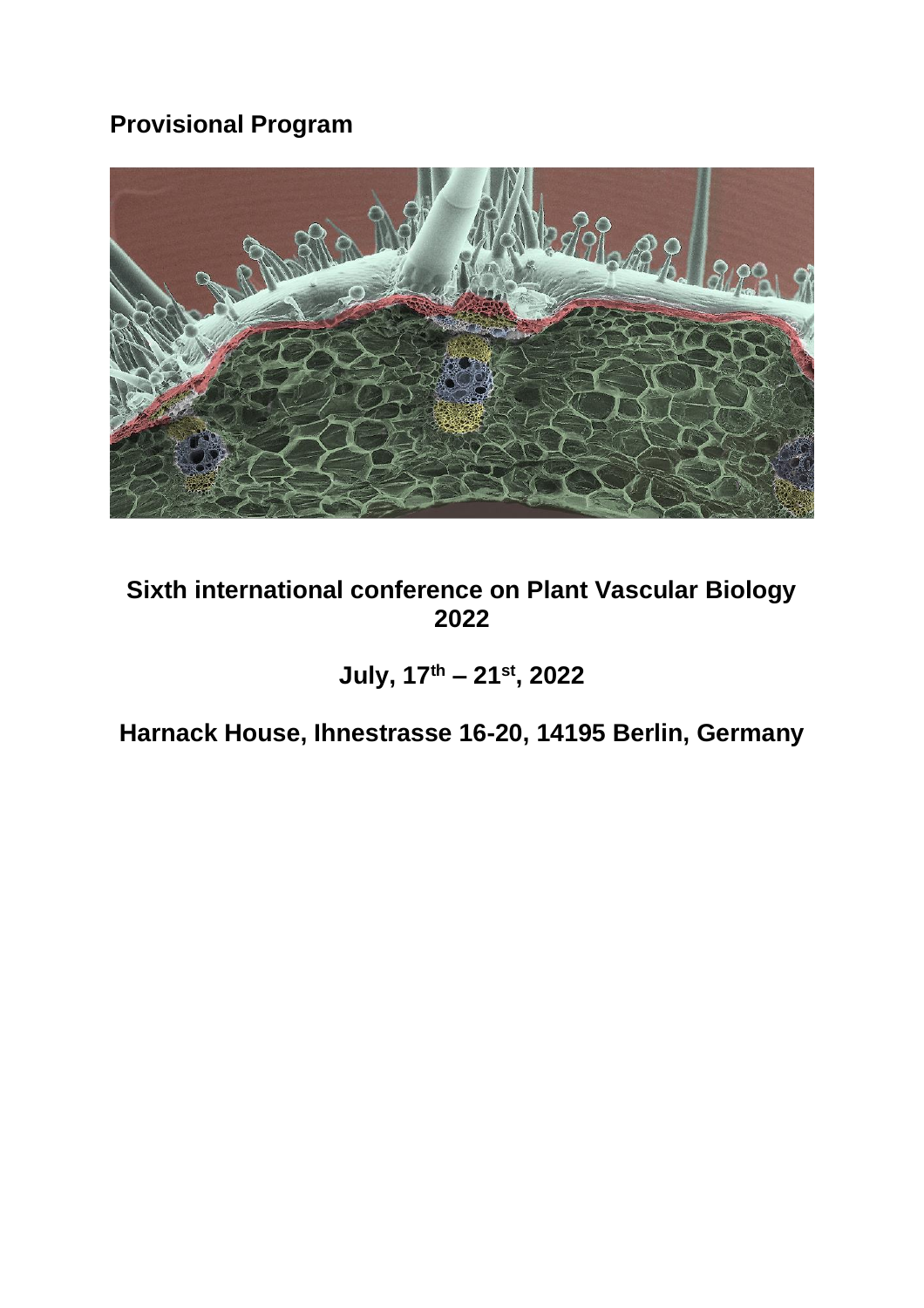#### **Local Organizing Committee**

Friedrich Kragler, MPI-MPP, Golm, Germany Julia Kehr, University Hamburg, Germany Rainer Hedrich, University Würzburg, Germany Uwe Sonnewald, FAU, Erlangen, Germany

#### **International Advisory Board**

Yong-Ling Ruan, Newcastle, Australia Yrjo Helariutta, Cambridge, UK Christine Beveridge, Australia Michael Knoblauch, WSU, USA Salome Prat, Barcelona, Spain Sylvie Dinant, INRA Centre de Versailles-Grignon, France Mechthild Tegeder, WSU, USA Kaare Jensen, Copenhagen, Denmark David Braun, USA Tim Brodribb, Australia Missy Holbrook, USA Gertrud Lohaus, Germany Yi-Fang Tsay, Academia Sinica, Taiwan Koh Aoki, Japan Xiangdong Fu, China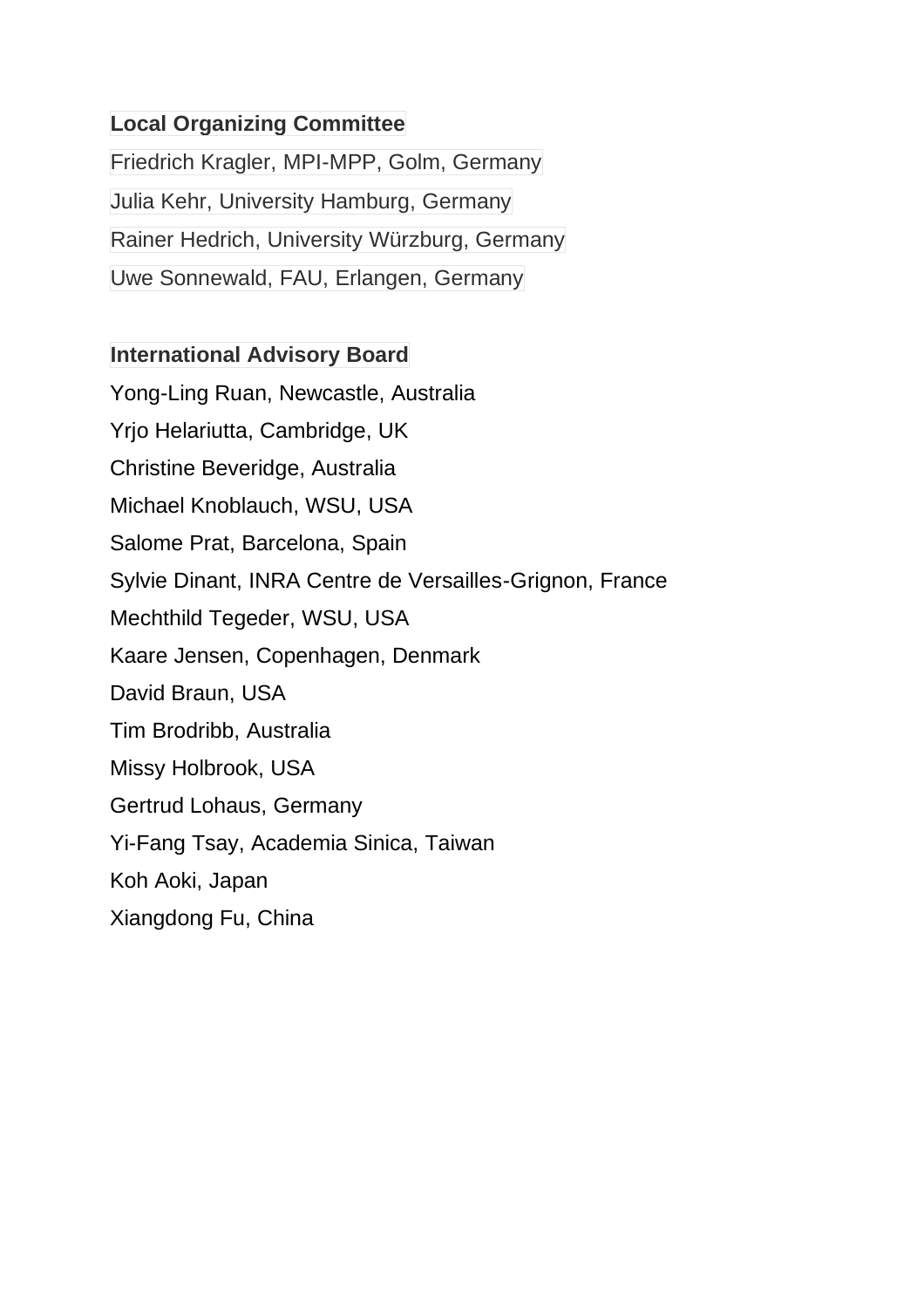## **Plant Vascular BIOLOGY 2022 PROGRAM SCHEDULE**

#### **Sunday, July 17th**

Participant's arrival, registration, Poster set-up (all posters will be on display throughout the conference)

Welcome Reception & Evening Lecture **by William J. Lucas**

# **Monday, July 18th Session I: Vascular Transport - Sugars**

Chairperson: Julia Kehr

| 09:00-09:45 | Keynote Lecture Michael Knoblauch "How Sieve Elements       |
|-------------|-------------------------------------------------------------|
|             | work"                                                       |
| 09:45-10:10 | Lecture Ekkehard Neuhaus "Dynamic changes of intracellular  |
|             | sugar transport under stress"                               |
| 10:00-10:25 | Short Talk Emma Raven "Changes in plasmodesmal stress       |
|             | responses across development"                               |
| 10:25-10:40 | Short Talk Claus Frohberg "Increased Sucrose Phloem Loading |
|             | enhances Yield in Oilseed Rape"                             |

10:40-11:00 Coffee Break

#### **Session II: Vascular Transport – More than sugars**

Chairperson: Friedrich Kragler

| 11:00-11:25 | Lecture Franziska Fichtner "The vascular signaling metabolite |
|-------------|---------------------------------------------------------------|
|             | trehalose 6-phosphate is a key signal in the regulation of    |
|             | development"                                                  |
| 11:25-11:50 | Lecture Salome Prat "Vascular-related gene expression during  |
|             | early potato tuber development"                               |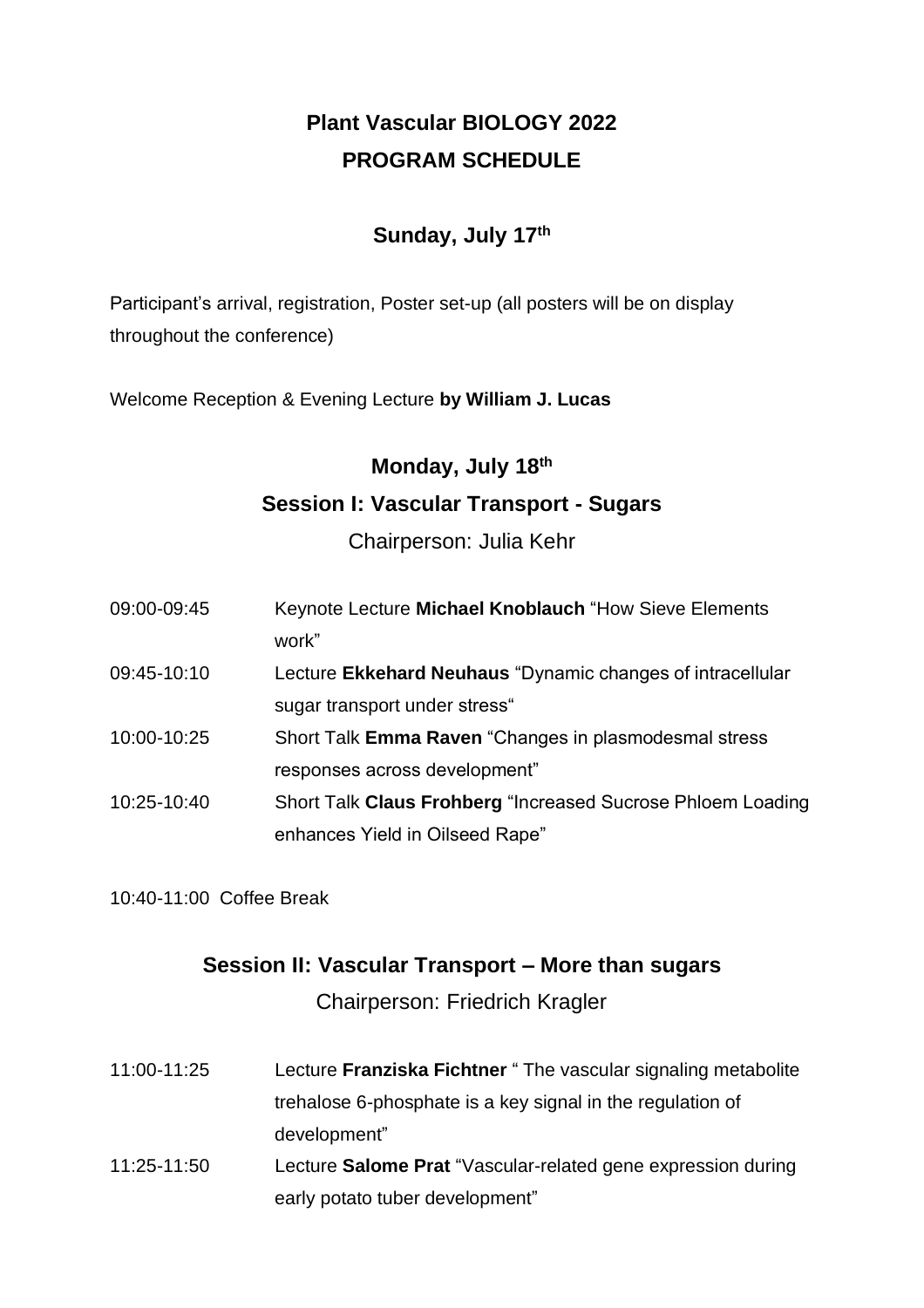| 11:50-12:05     | Short Talk David Jackson "RRP44A mediates the cell-to-cell    |
|-----------------|---------------------------------------------------------------|
|                 | trafficking of KNOTTED1 and SHOOTMERISTEMLESS mRNAs           |
|                 | through plasmodesmata"                                        |
| $12.05 - 12.20$ | Short Talk Günter Gerhard Lehretz "Assimilate bighway to sink |

12:05-12:20 Short Talk **Günter Gerhard Lehretz** "Assimilate highway to sink organs – Physiological consequences of SP6A overexpression in transgenic potato (Solanum tuberosum L.)"

13:00-14:00 Lunch

# **Session III: Vascular Transport – Harmonizing C and N-allocation** Chairperson: Eleftheria Saplaoura

| 14:00-14:25  | Lecture Mechthild Tegeder, "Altering assimilate partitioning to   |
|--------------|-------------------------------------------------------------------|
|              | improve seed yield and quality"                                   |
| 14:25-14:50. | Lecture Yi-Fang Tsay "Phloem and xylem transport of nitrate"      |
| 14:50-15:15  | Lecture Xiangdong Fu "The coordinated regulation of plant         |
|              | architecture and nitrogen metabolism for sustainable agriculture" |
| 15:15-15:30  | Short Talk Margaret Frank "Finding a Sol mate: molecular basis    |
|              | for graft-compatible combinations in the Solanaceae"              |
|              |                                                                   |

15:35-16:00 Coffee break

#### **Session IV: Vascular Transport – When altitude matters**

Chairperson: Friedrich Kragler

| 16:00-16:25 | Lecture Andrew Groover "Regulation of vessel traits impacting |
|-------------|---------------------------------------------------------------|
|             | drought resistance in trees"                                  |
| 16:25-16:50 | Lecture Ari Pekka "Cambial development: at the crossroads of  |
|             | signaling"                                                    |
| 16:50-17:15 | Lecture Tim Brodribb "Vascular catastrophes, do they kill     |
|             | leaves"                                                       |
| 17:15-17:40 | Short Talk Hagar Fox "Coupling of sugar sensing and transport |
|             | in Populus trees under drought"                               |
| 17:40-18:00 | Spotlight Talks (three presentations, 5 minutes each)         |
|             |                                                               |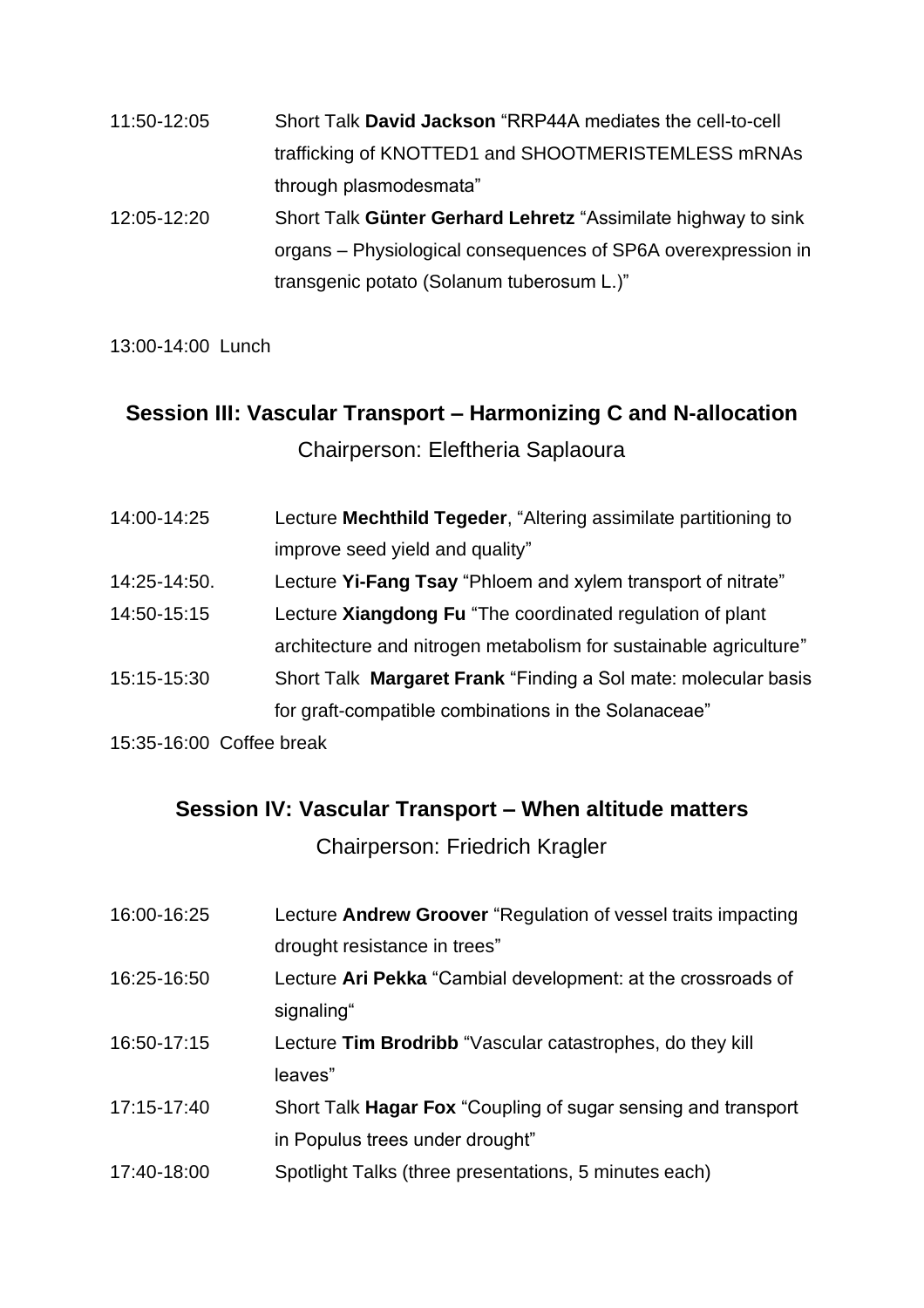18:30-20:00 Dinner

20:00-21:30 Poster Session

# **Tuesday, July 19th Session V: (When) microbes gain access**

Chairperson: Uwe Sonnewald

09:00-09:45 Keynote Lecture **Giles Oldroyd** "Improving sustainable productivity through microbial associations" 09:45-10:10 Lecture **Katharina Markmann** "Systemic control of symbiotic competence through mobile miRNAs" 10:00-10:25 Lecture **Alexandra CU Furch** "Phytoplasma-plant interaction " 10:25-10:40 Short Talk **Leonie Kraska** "The endodermal passage cell -Just another brick in the wall?"

10:40-11:00 Coffee Break

#### **Session VI: Vascular differentiation is key**

Chairperson: Elisabeth Truernit

| 11:00-11:25 | Lecture Yrjo Helariutta "Towards morphogenesis and               |
|-------------|------------------------------------------------------------------|
|             | functionality of phloem"                                         |
| 11:25-11:50 | Lecture Laura Ragni "Coordination, Regulation and Specificity of |
|             | Lateral Meristems"                                               |
| 11:50-12:05 | Short Talk Léa Jacquier "Symplastic connections in               |
|             | differentiated Arabidopsis roots"                                |
| 12:05-12:20 | Short Talk Ji-Yun Kim "Understanding the identity, function, and |
|             | development of cells involved in phloem loading"                 |

13:00-14:00 Lunch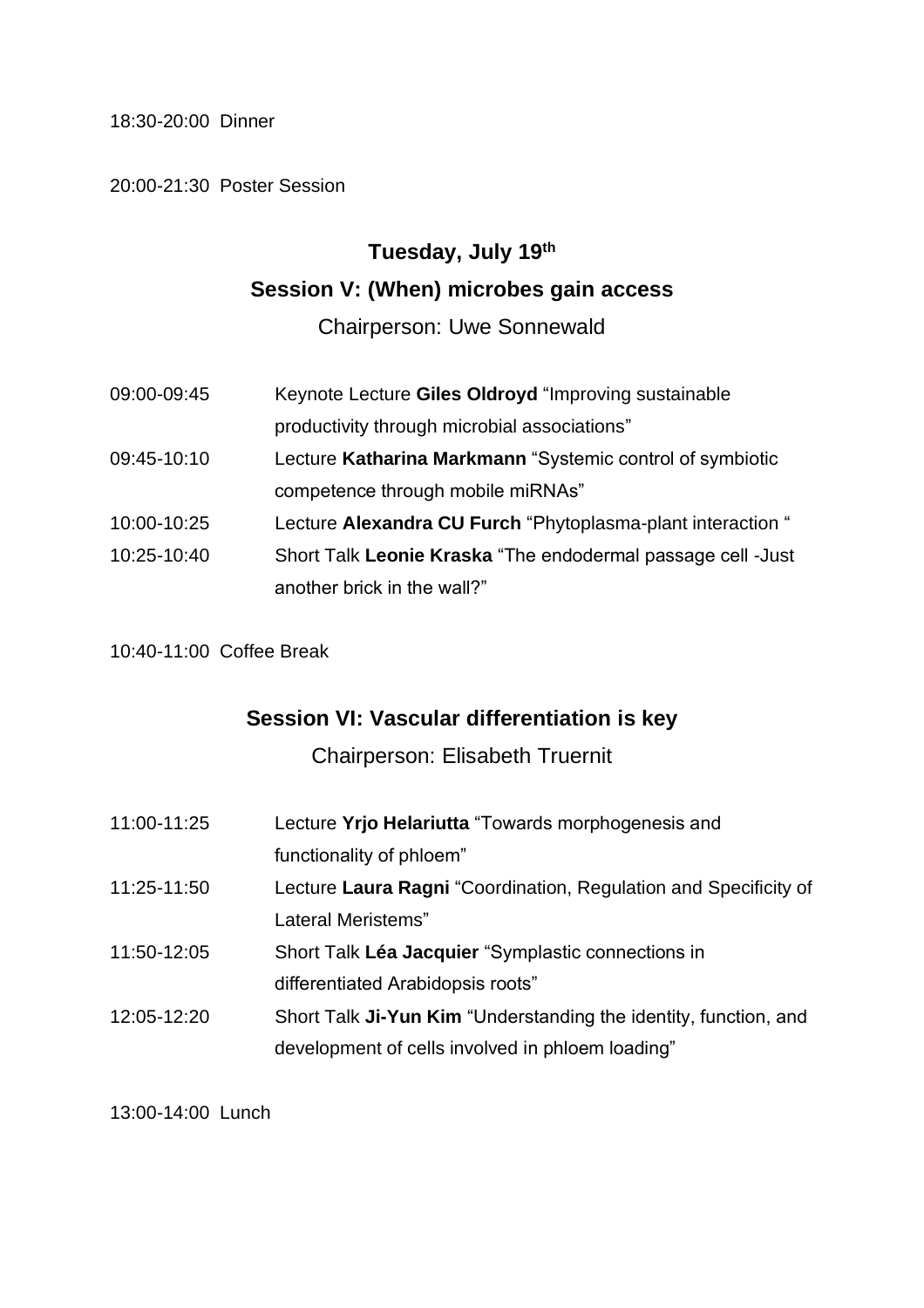## **Session VII: Interspecific plant-plant connections**

Chairperson: Uwe Sonnewald

| 14:00-14:25 | Lecture Kirsten Krause "Nutrient selectivity of parasitic dodders |
|-------------|-------------------------------------------------------------------|
|             | and its implication for transport pathways"                       |
| 14:25-14:50 | Lecture Markus Albert "Host Resistance mechanisms in plant-       |
|             | plant interactions"                                               |
| 14:50-15:15 | Lecture Koh Aoki "Trans-species symplastic communication in       |
|             | the complex of parasitic and host plants"                         |
| 15:15-15:30 | Short Talk Youngsuk Lee, Investigation of stem vasculature        |
|             | genes associated with cold tolerance and the potential mobile     |
|             | mRNAs in grafted apple                                            |
| 15:30-15:45 | Short Talk Maleen Hartenstein "Apoplastic and symplastic          |
|             | nutrition strategies of Cuscuta reflexa"                          |

15:45-16:00 Coffee break

## **Session VIII VIII: Breaking new grounds**

Chairperson: Michael Knoblauch

| 16:00-16:45        | Keynote lecture <b>Howard A. Stone</b> "Understanding Phloem Micro" |
|--------------------|---------------------------------------------------------------------|
|                    | Fluidics"                                                           |
| 16:45-17:10        | Lecture Karen J. Kloth "Unraveling aphid-phloem interactions"       |
| 17:10-17:25        | Short Talk Juan Losada " Geometrical variation of the xylem and     |
|                    | the phloem associates with hydraulic function under water           |
|                    | scarcity in polyploid trees"                                        |
| 17:25-17:40        | Short Talk Ralf Metzner "Harnessing the power of 11C-labelling      |
|                    | and Positron Emission Tomography (PET) for investigating            |
|                    | Phloem velocities above and belowground"                            |
| 17:40-18:00        | Spotlight Talks (three presentations, 5 minutes each)               |
| 18:10              | Group Foto                                                          |
| 18:30-20:00 Dinner |                                                                     |
|                    |                                                                     |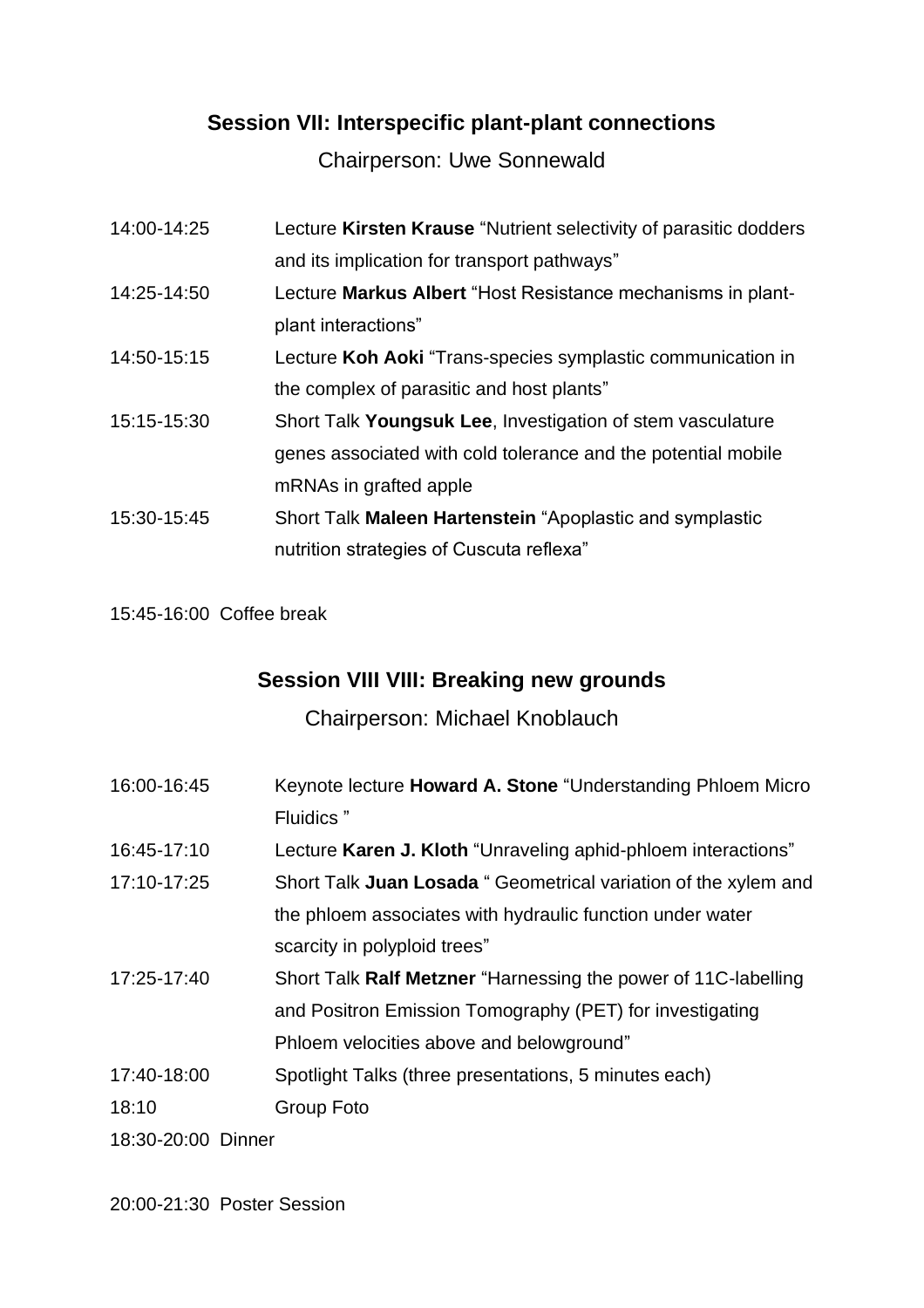# **Wednesday, July 20th Session IX: Bill´s playlist** Chairperson: **Bill Lucas**

| 09:00-09:45 | Keynote Lecture Ron Mittler "Key mediators of rapid systemic |
|-------------|--------------------------------------------------------------|
|             | signals"                                                     |
| 09:45-10:10 | Lecture Sandrine Ruffel "Regulatory Network behind Systemic  |
|             | Nitrogen Signaling"                                          |
| 10:00-10:25 | Lecture Byung-Kook Ham "Role of vascular system in nutrient- |
|             | stress signaling"                                            |
| 10:25-10:40 | Short Talk Stephane Blanc, A multicellular way of life for a |
|             | multipartite virus"                                          |

10:40-11:00 Coffee Break

### **Session X: Calcium-Electric Signaling 1**

Chairperson: Richard Morris

| 11:00-11:25 | Lecture Ingo Dreyer "Mechanistic insights into electrical         |
|-------------|-------------------------------------------------------------------|
|             | signaling in plants"                                              |
| 11:25-11:50 | Lecture Myriam Charpentier "Calcium signaling in legume root      |
|             | endosymbioses"                                                    |
| 11:50-12:05 | Short Talk Annalisa Bellandi, Transmission of calcium waves in    |
|             | plants is mediated by apoplastic diffusion and bulk flow of amino |
|             | acids"                                                            |
| 12:05-12:20 | Short Talk Steffen Ostendorp "RNA binding and assembly of a       |
|             | newly characterized phloem RNA binding protein"                   |

13:00-14:00 Lunch

#### 14:00 -15:00 **PVB board meeting**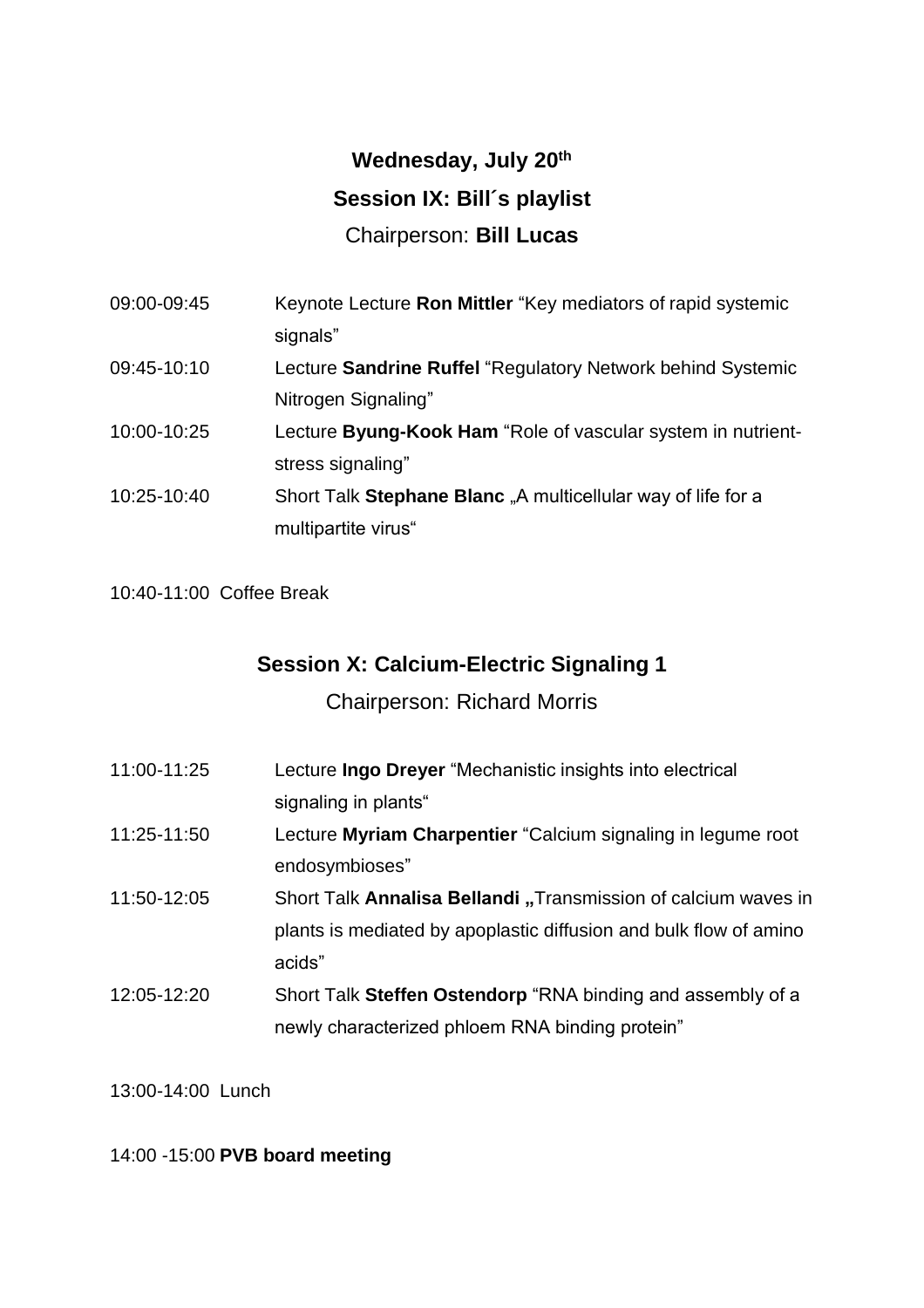## **Free Afternoon, Sight Seeing**

#### No Dinner

# **Thursday, July 21st Session XI: Calcium-Electric Signaling 2**

Chairperson: Rainer Hedrich

| 09:00-09:45 | Keynote Lecture Ted Farmer "Phloem-xylem interaction in      |
|-------------|--------------------------------------------------------------|
|             | wound-response electrical signalling"                        |
| 09:45-10:10 | Lecture Masatsugu Toyota "Calcium-based rapid defense        |
|             | movements in Mimosa pudica"                                  |
| 10:10-10:35 | Lecture <b>Ines Fuchs</b> "Calcium decoding of long distance |
|             | signaling"                                                   |

10:35-11:00 Coffee Break

#### **Session XII: Leaf shape meets vascular function**

Chairperson: Yrjo Helariutta

| 11:00-11:45 | Keynote Lecture Miltos Tsiantis "Leaf Shape Diversity: From        |
|-------------|--------------------------------------------------------------------|
|             | <b>Genetic Modules to Computational Models"</b>                    |
| 11:45-12:10 | Lecture Elisabeth Truernit "Forward and reverse: What can we       |
|             | learn about the phloem from the OCTOPUS gene family?"              |
| 12:10-12:35 | Lecture Scott McAdam "How stomatal evolution has shaped the        |
|             | evolution of xylem"                                                |
| 12:35-12:50 | Short Talk Christopher Vincent Leaf carbon fixation, export,       |
|             | and transport in citrus trees exhibit highly buffered responses to |
|             | source-sink dynamics                                               |

13:00-14:00 Lunch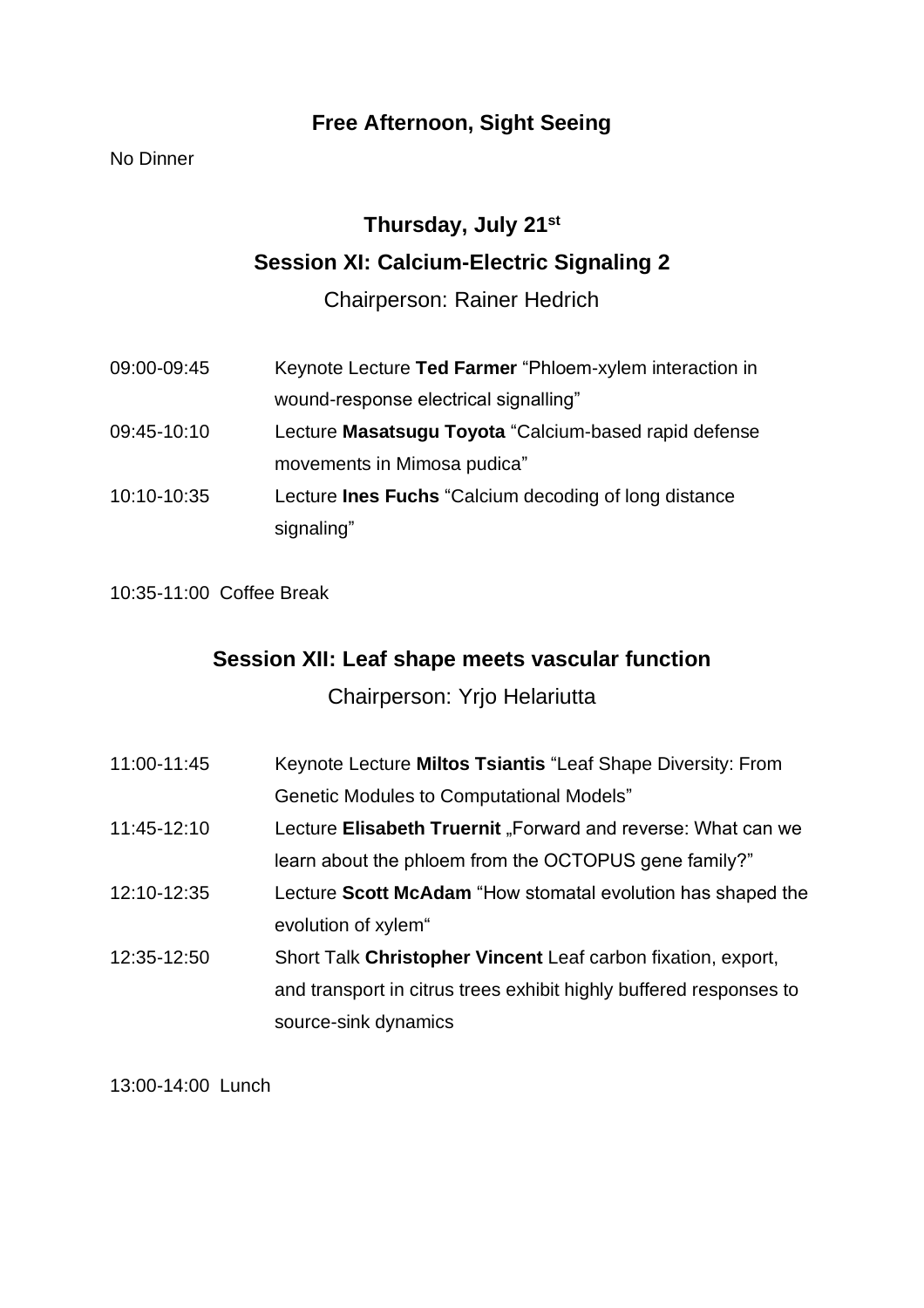#### **Session XIII: Aspects of Phloem Development**

Chairperson: Salome Prat

| 14:00-14:25 | Lecture Sylvie Dinant "The interplay of apoplastic and       |
|-------------|--------------------------------------------------------------|
|             | symplastic transport in sugar loading and phloem transport"  |
| 14:25-14:50 | Lecture N.N.                                                 |
| 14:50-15:05 | Short Talk Viktoriya V. Vasina "Sieve tube proteomics reveal |
|             | differentiation of their endomembrane system"                |
| 15:05-15:20 | Short Talk N.N.                                              |
| 15:20-15:35 | Short Talk Yann Salmon "Phloem response to drought stress in |
|             | saplings of four boreal tree species"                        |

15:35-16:00 Coffee break

#### **Session XIV: In silico plant**

Chairperson: Aart J.E.van Bel

- 16:00-16:25 Lecture **Richard Morris** "How plants broadcast their pain"
- 16:25-16:50 Lecture **Kirsten ten Tusscher** "Fragmented fates: Resolving the protophloem gap phenotype enigma"
- 16:50-17:05 Short Talk **Tomas Bohr** "Sugar flow in conifer needles: Stagnation, sieve tube grouping and anisotropy of transfusion tissue"
- 17:05-17:20 Short Talk **Aoife Hughes** "Cell-to-cell transport as a series of Narrow Escape Problems"
- 17:20-18:00 Closing Remarks & Evening Lecture by **Aart J.E. van Bel**

18:30-20:00 BBQ

20:00-21:30 Poster Session

### **Friday, July 22nd**